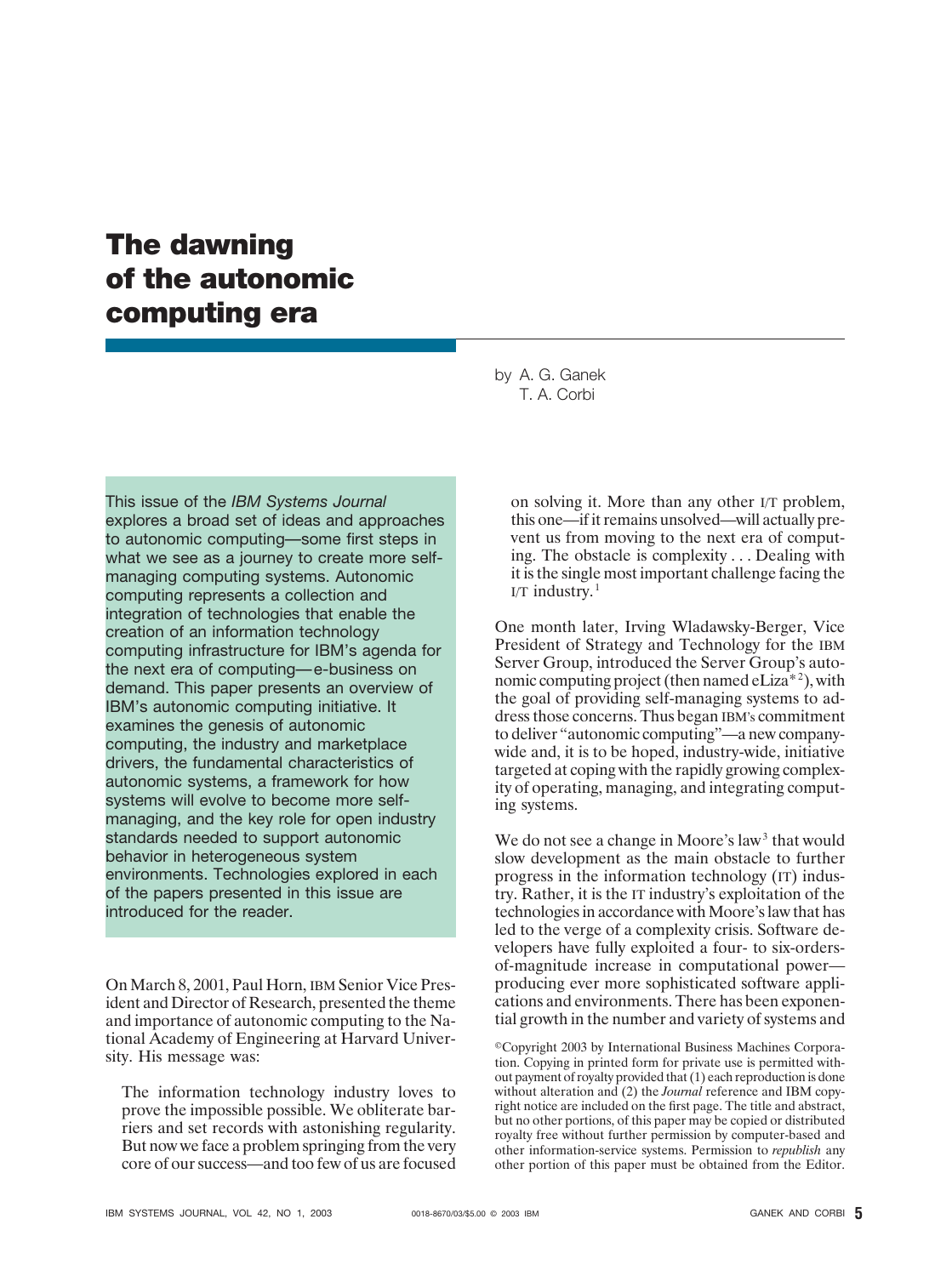components. The value of database technology and the Internet has fueled significant growth in storage subsystems to hold petabytes<sup>4</sup> of structured and unstructured information. Networks have interconnected the distributed, heterogeneous systems of the IT industry. Our information society creates unpredictable and highly variable workloads on those networked systems. And today, those increasingly valuable, complex systems require more and more skilled IT professionals to install, configure, operate, tune, and maintain them.

IBM is using the phrase "autonomic computing"  $5$  to represent the vision of how IBM, the rest of the IT industry, academia, and the national laboratories can address this new challenge. By choosing the word "autonomic," IBM is making an analogy with the autonomic nervous system. The autonomic nervous system frees our conscious brain from the burden of having to deal with vital but lower-level functions. Autonomic computing will free system administrators from many of today's routine management and operational tasks. Corporations will be able to devote more of their IT skills toward fulfilling the needs of their core businesses, instead of having to spend an increasing amount of time dealing with the complexity of computing systems.

### **Need for autonomic computing**

As Frederick P. Brooks, Jr., one of the architects of the IBM System/360\*, observed, "Complexity is the business we are in, and complexity is what limits us." <sup>6</sup> The computer industry has spent decades creating systems of marvelous and ever-increasing complexity. But today, complexity itself is the problem.

The spiraling cost of managing the increasing complexity of computing systems is becoming a significant inhibitor that threatens to undermine the future growth and societal benefits of information technology. Simply stated, managing complex systems has grown too costly and prone to error. Administering a myriad of system management details is too labor-intensive. People under such pressure make mistakes, increasing the potential of system outages with a concurrent impact on business. And, testing and tuning complex systems is becoming more difficult. Consider:

- It is now estimated that one-third to one-half of a company's total IT budget is spent preventing or recovering from crashes.<sup>7</sup>
- Nick Tabellion, CTO of Fujitsu Softek, said: "The

commonly used number is: For every dollar to purchase storage, you spend \$9 to have someone manage it."<sup>8</sup>

- Aberdeen Group studies show that administrative cost can account for 60 to 75 percent of the overall cost of database ownership (this includes administrative tools, installation, upgrade and deployment, training, administrator salaries, and service and support from database suppliers).<sup>9</sup>
- When you examine data on the root cause of computer system outages, you find that about 40 percent are caused by operator error,<sup>10</sup> and the reason is not because operators are not well-trained or do not have the right capabilities. Rather, it is because the complexities of today's computer systems are too difficult to understand, and IT operators and managers are under pressure to make decisions about problems in seconds.<sup>11</sup>
- A Yankee Group report<sup>12</sup> estimated that downtime caused by security incidents cost as much as \$4,500,000 per hour for brokerages and \$2,600,000 for banking firms.
- David J. Clancy, chief of the Computational Sciences Division at the NASA Ames Research Center, underscored the problem of the increasing systems complexity issues: "Forty percent of the group's software work is devoted to test," he said, and added, "As the range of behavior of a system grows, the test problem grows exponentially." <sup>13</sup>
- A recent Meta Group study looked at the impact of downtime by industry sector as shown in Figure 1.

Although estimated, cost data such as shown in Figure 1 are indicative of the economic impact of system failures and downtime. According to a recent IT resource survey by the Merit Project of Computer Associates International, 1867 respondents grouped the most common causes of outages into four areas of data center operations: systems, networks, database, and applications.<sup>14</sup> Most frequently cited outages included:

- For systems: operational error, user error, thirdparty software error, internally developed software problem, inadequate change control, lack of automated processes
- For networks: performance overload, peak load problems, insufficient bandwidth
- For database: out of disk space, log file full, performance overload
- For applications: application error, inadequate change control, operational error, nonautomated application exceptions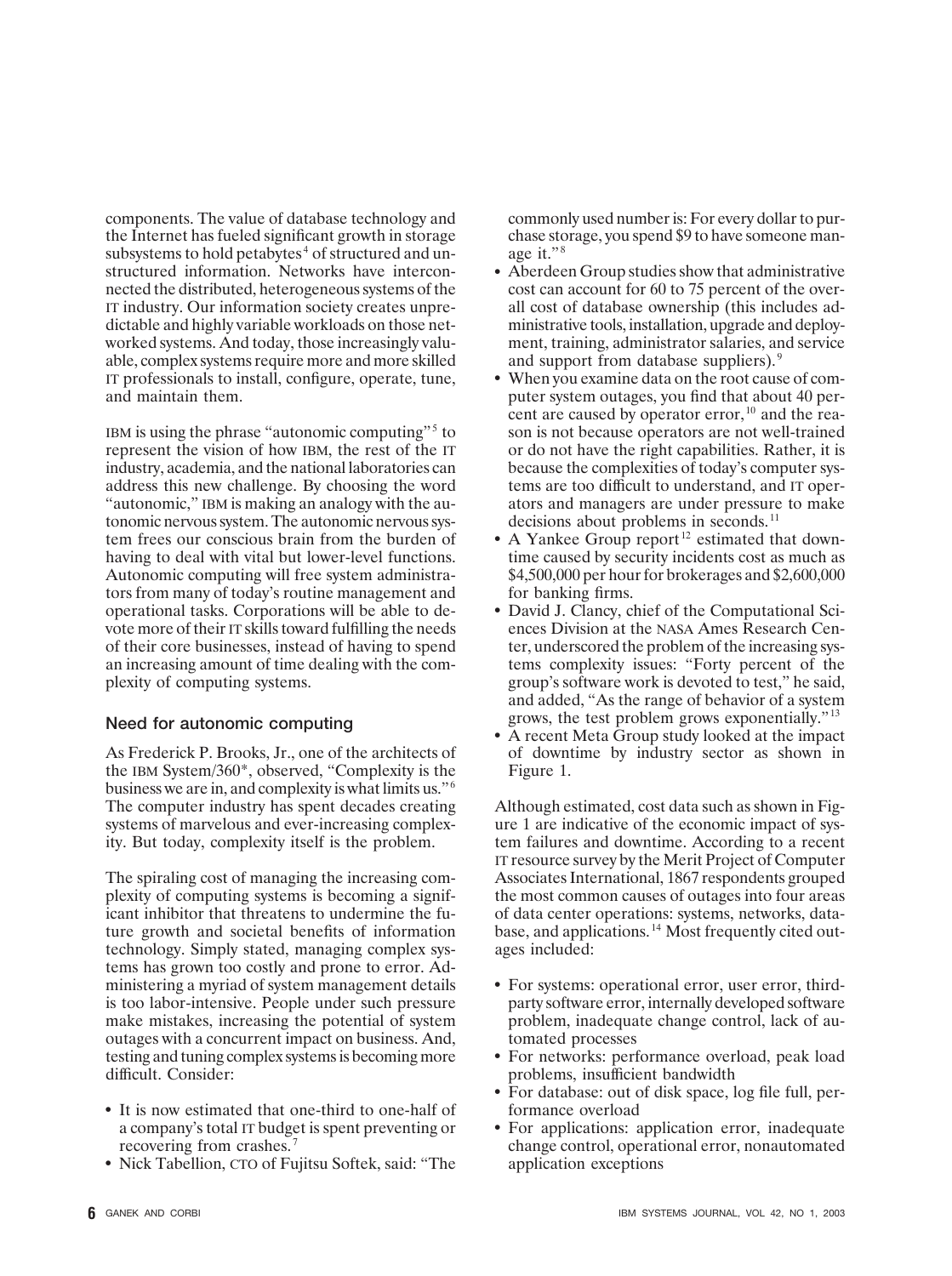



Data from *IT Performance Engineering and Measurement Strategies: Quantifying Performance Loss*, Meta Group, Stamford, CT (October 2000).

Well-engineered autonomic functions targeted at improving and automating systems operations, installation, dependency management, and performance management can address many causes of these "most frequent" outages and reduce outages and downtime.

A confluence of marketplace forces are driving the industry toward autonomic computing. Complex heterogeneous infrastructures composed of dozens of applications, hundreds of system components, and thousands of tuning parameters are a reality. New business models depend on the IT infrastructure being available 24 hours a day, 7 days a week. In the face of an economic downturn, there is an increasing management focus on "return on investment" and operational cost controls—while staffing costs exceed the costs of technology. To compound matters further, there continues to be a scarcity of highly skilled IT professionals to install, configure, optimize, and maintain these complex, heterogeneous systems.

To respond, system design objectives must shift from the "pure" price/performance requirements to issues of robustness and manageability in the total-cost-ofownership equation. As a profession, we must strive to simplify and automate the management of systems. Today's systems must evolve to become much more self-managing, that is: self-configuring, selfhealing, self-optimizing, and self-protecting.

Irving Wladawsky-Berger outlined the solution at the Kennedy Consulting Summit in November 2001:

"There is only one answer: The technology needs to manage itself. Now, I don't mean any far out AI project; what I mean is that we need to develop the right software, the right architecture, the right mechanisms . . . So that instead of the technology behaving in its usual pedantic way and requiring a human being to do everything for it, it starts behaving more like the 'intelligent' computer we all expect it to be, and starts taking care of its own needs. If it doesn't feel well, it does something. If someone is attacking it, the system recognizes it and deals with the attack. If it needs more computing power, it just goes and gets it, and it doesn't keep looking for human beings to step in."<sup>15</sup>

## **What is autonomic computing?**

Automating the management of computing resources is not a new problem for computer scientists. For decades system components and software have been evolving to deal with the increased complexity of system control, resource sharing, and operational management. Autonomic computing is just the next logical evolution of these past trends to address the increasingly complex and distributed computing environments of today. So why then is this something new? Why a call to arms to the industry for heightened focus and new approaches? The answer lies in the radical changes in the information technology environment in just the few short years since the mid-1990s, with the use of the Internet and e-business extending environments to a dramatically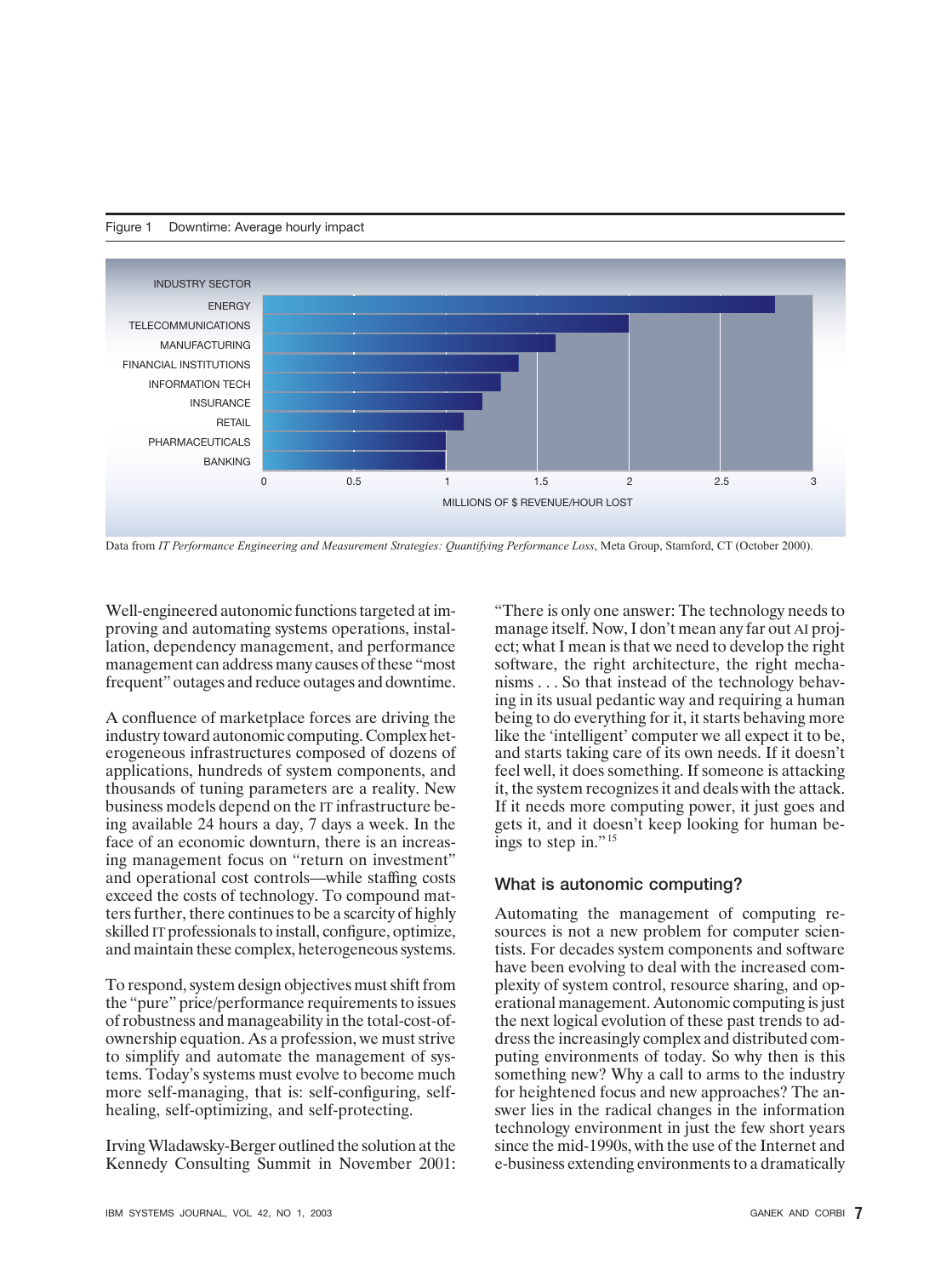larger scale, broader reach, and a more mission-critical fundamental requirement for business. In that time the norm for a large on-line system has escalated from applications such as networks consisting of tens of thousands of fixed-function automated teller machines connected over private networks to rich suites of financial services applications that can be accessed via a wide range of devices (personal computer, notebook, handheld device, smart phone, smart card, etc.) by tens of millions of people worldwide over the Internet.

IBM's autonomic computing initiative has been outlined broadly. Paul  $Horn<sup>1</sup>$  described this "grand challenge" and called for industry-wide collaboration toward developing autonomic computing systems that have characteristics as follows:

- To be autonomic, a system needs to "know itself" and consist of components that also possess a system identity.
- An autonomic system must configure and reconfigure itself under varying and unpredictable conditions.
- An autonomic system never settles for the status quo—it always looks for ways to optimize its workings.
- An autonomic system must perform something akin to healing—it must be able to recover from routine and extraordinary events that might cause some parts to malfunction.
- A virtual world is no less dangerous than the physical one, so an autonomic computing system must be an expert in self-protection.
- An autonomic computing system knows its environment and the context surrounding its activity, and acts accordingly.
- An autonomic system cannot exist in a hermetic environment (and must adhere to open standards).
- Perhaps most critical for the user, an autonomic computing system will anticipate the optimized resources needed to meet a user's information needs while keeping its complexity hidden.

**Fundamentals of autonomic computing.** In order to incorporate these characteristics in "self-managing" systems, future autonomic computing systems will have four fundamental features. Various aspects of these four fundamental "self" properties are explored in this issue of the *IBM Systems Journal*.

*Self-configuring.* Systems adapt automatically to dynamically changing environments. When hardware and software systems have the ability to define themselves "on-the fly," they are self-configuring. This aspect of self-managing means that new features, software, and servers can be dynamically added to the enterprise infrastructure with no disruption of services. Systems must be designed to provide this aspect at a feature level with capabilities such as plug and play devices, configuration setup wizards, and wireless server management. These features will allow functions to be added dynamically to the enterprise infrastructure with minimum human intervention. Self-configuring not only includes the ability for each individual system to configure itself on the fly, but also for systems within the enterprise to configure themselves into the e-business infrastructure of the enterprise. The goal of autonomic computing is to provide self-configuration capabilities for the entire IT infrastructure, not just individual servers, software, and storage devices.

*Self-healing.* Systems discover, diagnose, and react to disruptions. For a system to be self-healing, it must be able to recover from a failed component by first detecting and isolating the failed component, taking it off line, fixing or isolating the failed component, and reintroducing the fixed or replacement component into service without any apparent application disruption. Systems will need to predict problems and take actions to prevent the failure from having an impact on applications. The self-healing objective must be to minimize all outages in order to keep enterprise applications up and available at all times. Developers of system components need to focus on maximizing the reliability and availability design of each hardware and software product toward continuous availability.

*Self-optimizing.* Systems monitor and tune resources automatically. Self-optimization requires hardware and software systems to efficiently maximize resource utilization to meet end-user needs without human intervention. IBM systems already include industryleading technologies such as logical partitioning, dynamic workload management, and dynamic server clustering. These kinds of capabilities should be extended across multiple heterogeneous systems to provide a single collection of computing resources that could be managed by a "logical" workload manager across the enterprise. Resource allocation and workload management must allow dynamic redistribution of workloads to systems that have the necessary resources to meet workload requirements. Similarly, storage, databases, networks, and other resources must be continually tuned to enable efficient operations even in unpredictable environments. Fea-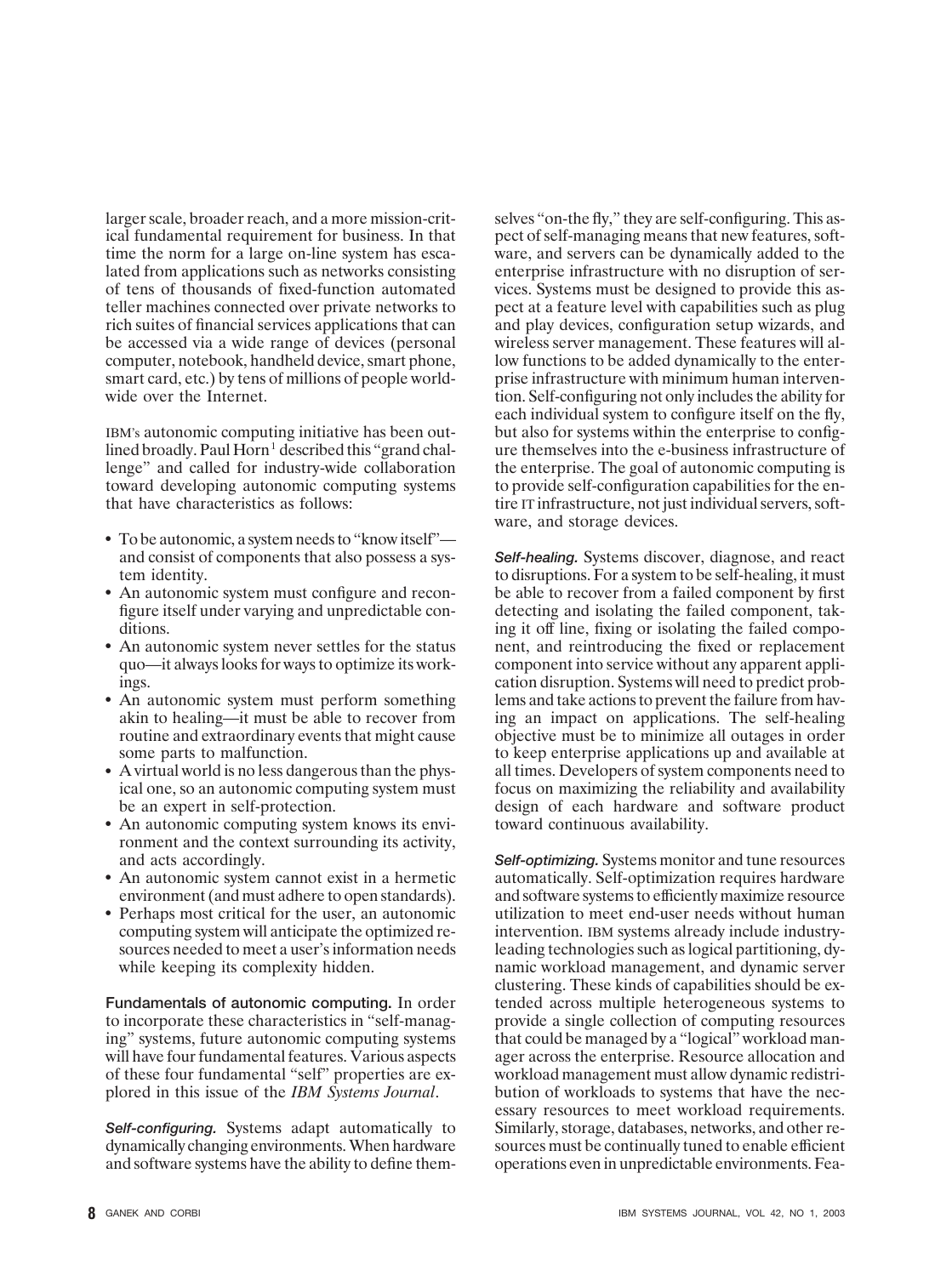



From *IBM Global Services and Autonomic Computing*, IBM White Paper, October 2002; see http://www-3.ibm.com/autonomic/pdfs/wp-igs-autonomic.pdf.

tures must be introduced to allow the enterprise to optimize resource usage across the collection of systems within their infrastructure, while also maintaining their flexibility to meet the ever-changing needs of the enterprise.

*Self-protecting.* Systems anticipate, detect, identify, and protect themselves from attacks from anywhere. Self-protecting systems must have the ability to define and manage user access to all computing resources within the enterprise, to protect against unauthorized resource access, to detect intrusions and report and prevent these activities as they occur, and to provide backup and recovery capabilities that are as secure as the original resource management systems. Systems will need to build on top of a number of core security technologies already available today, including LDAP (Lightweight Directory Access Protocol), Kerberos, hardware encryption, and SSL (Secure Socket Layer). Capabilities must be provided to more easily understand and handle user identities in various contexts, removing the burden from administrators.

### **An evolution, not a revolution**

To implement autonomic computing, the industry must take an evolutionary approach and deliver im-

provements to current systems that will provide significant self-managing value to customers without requiring them to completely replace their current IT environments. New open standards must be developed that will define the new mechanisms for interoperating heterogeneous systems. Figure 2 is a representation of those levels, starting from the basic level, through managed, predictive, and adaptive levels, and finally to the autonomic level.

As seen in the figure, the basic level represents the starting point where some IT systems are today. Each system element is managed independently by IT professionals who set it up, monitor it, and eventually replace it. At the managed level, systems management technologies can be used to collect information from disparate systems onto fewer consoles, reducing the time it takes for the administrator to collect and synthesize information as the systems become more complex to operate. In the predictive level, as new technologies are introduced that provide correlation among several elements of the system, the system itself can begin to recognize patterns, predict the optimal configuration, and provide advice on what course of action the administrator should take. As these technologies improve and as people become more comfortable with the advice and predictive power of these systems, we can pro-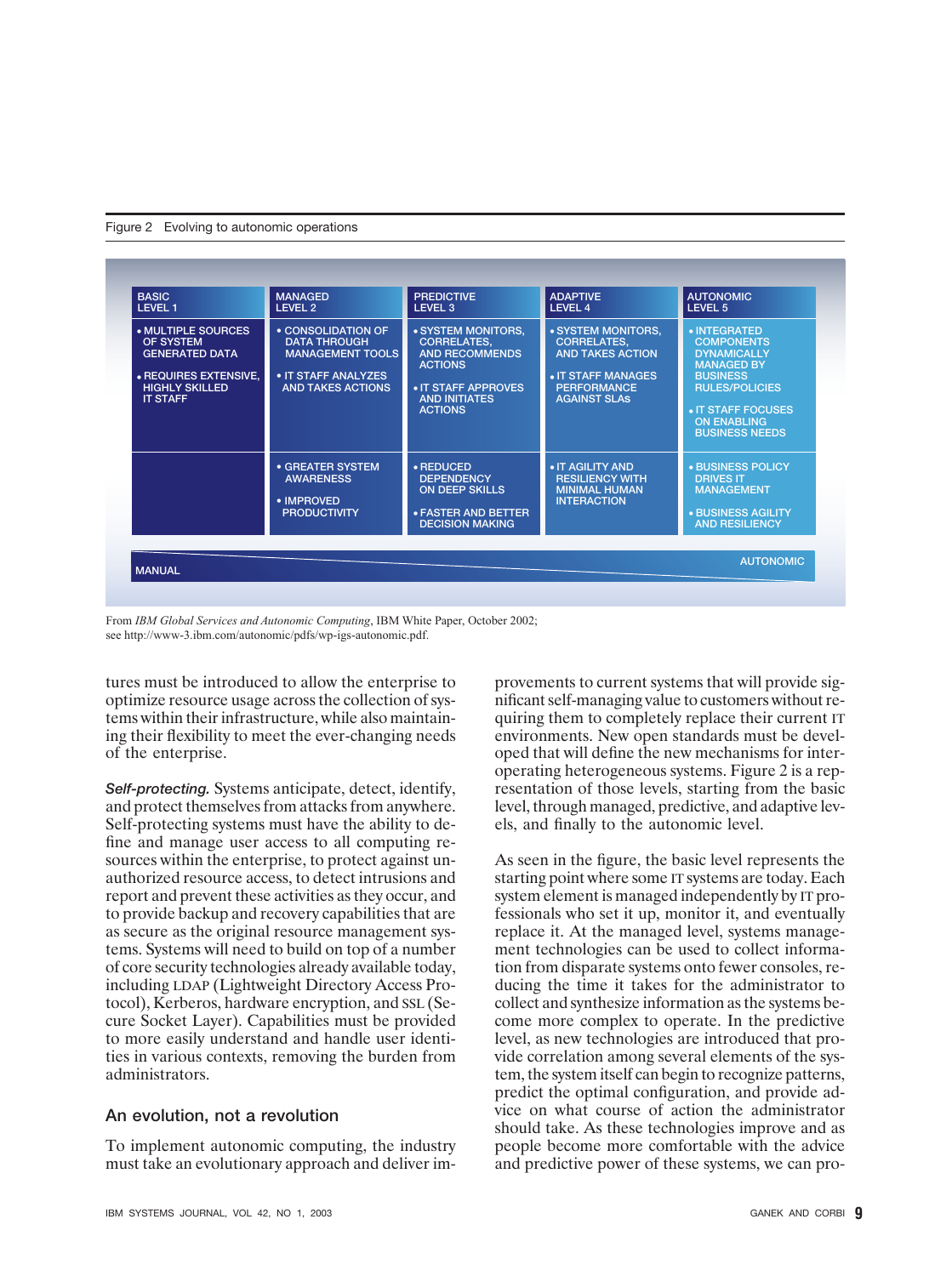| Table 1 Aligning with business goals                                                   |                                                                                                                                                                  |                                                                                                                                                                                                                                                                                                  |                                                                                                                                                                              |                                                                                                                                                              |
|----------------------------------------------------------------------------------------|------------------------------------------------------------------------------------------------------------------------------------------------------------------|--------------------------------------------------------------------------------------------------------------------------------------------------------------------------------------------------------------------------------------------------------------------------------------------------|------------------------------------------------------------------------------------------------------------------------------------------------------------------------------|--------------------------------------------------------------------------------------------------------------------------------------------------------------|
| <b>Basic</b>                                                                           | Managed                                                                                                                                                          | <b>Predictive</b>                                                                                                                                                                                                                                                                                | Adaptive                                                                                                                                                                     | Autonomic                                                                                                                                                    |
| <b>Process:</b><br>Informal, reactive,<br>manual                                       | <b>Process:</b><br>Documented.<br>improved over time,<br>leverage of industry<br>best practices;<br>manual process to<br>review IT performance                   | <b>Process:</b><br>Proactive, shorter<br>approval cycle                                                                                                                                                                                                                                          | <b>Process:</b><br>Automation of many<br>resource mgmt best<br>practices and<br>transaction mgmt best<br>practices, driven by<br>service level<br>agreements                 | <b>Process:</b><br>All IT service mgmt and<br>IT resource mgmt best<br>practices are automated                                                               |
| <b>Tools:</b><br>Local, platform-<br>and product-<br>specific                          | <b>Tools:</b><br>Consolidated resource<br>mgmt consoles with<br>problem mgmt<br>system, automated<br>software install,<br>intrusion detection,<br>load balancing | <b>Tools:</b><br>Role-based consoles<br>with analysis and<br>recommendations;<br>product configuration<br>advisors: real-time<br>view of current &<br>future IT performance;<br>automation of some<br>repetitive tasks;<br>common knowledge<br>base of inventory and<br>dependency<br>management | <b>Tools:</b><br>Policy management<br>tools that drive<br>dynamic change<br>based on resource<br>specific policies                                                           | <b>Tools:</b><br>Costing/financial<br>analysis tools, business<br>and IT modeling tools, trade-<br>off analysis; automation of<br>some e-business mgmt roles |
| <b>Skills:</b><br>Platform-specific,<br>geographically<br>dispersed with<br>technology | Skills:<br>Multiple skill levels<br>with centralized triage<br>to prioritize and assign<br>problems to skilled IT<br>professionals                               | <b>Skills:</b><br>Cross-platform<br>system knowledge, IT<br>workload<br>management skills,<br>some bus process<br>knowledge                                                                                                                                                                      | <b>Skills:</b><br>Service objectives and<br>delivery per resource,<br>and analysis of impact<br>on business<br>objectives                                                    | Skills:<br>E-business cost $\&$ benefit<br>analysis,<br>performance modeling,<br>advanced use of financial<br>tools for IT context                           |
| <b>Benchmarks:</b><br>Time to fix<br>problems and<br>finish tasks                      | <b>Benchmarks:</b><br>System availability,<br>time to close trouble<br>tickets and work<br>requests                                                              | <b>Benchmarks:</b><br><b>Business</b> system<br>availability, service<br>level agreement<br>attainment, customer<br>satisfaction                                                                                                                                                                 | <b>Benchmarks:</b><br><b>Business</b> system<br>response time, service<br>level agreement<br>attainment, customer<br>satisfaction, IT<br>contribution to<br>business success | <b>Benchmarks:</b><br>Business success.<br>competitiveness of<br>service level agreement<br>metrics, business<br>responsiveness                              |

Source: *Autonomic Computing Concepts*, IBM White Paper, October 2002; see: http://www-3.ibm.com/autonomic/pdfs/AC\_Concepts.pdf.

gress to the adaptive level where the systems themselves can automatically take the correct actions based on the information that is available to them and the knowledge of what is happening in the systems. Service Level Agreements (SLAs)<sup>16</sup> guide operation of the system. Finally, at the fully autonomic level, the system operation is governed by business policies and objectives. Users interact with the system to monitor the business processes or alter the objectives.

As companies progress through the five levels of autonomic computing, the processes, tools, and benchmarks become increasingly sophisticated, and the skills requirement becomes more closely aligned with the business. Table 1 illustrates this correlation.

The basic level represents the starting point for most IT organizations. If they are formally measured at all, they are typically measured on the time required to finish major tasks and fix major problems. The IT organization is viewed as a cost center, in which the variable costs associated with labor are preferred over an investment in centrally coordinated systems management tools and processes.

At the managed level, IT organizations are measured on the availability of their managed resources, their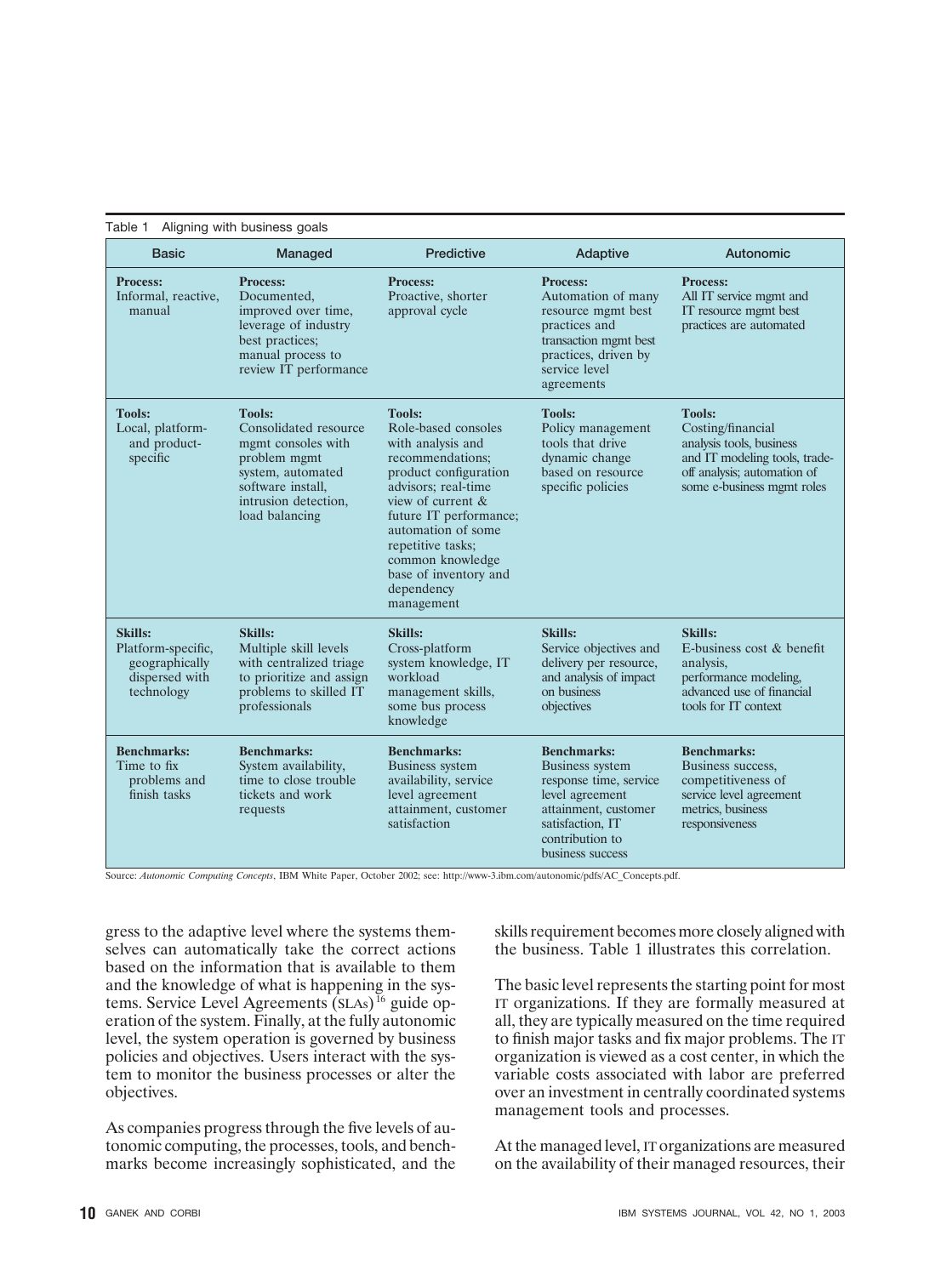time to close trouble tickets in their problem management system, and their time to complete formally tracked work requests. To improve on these measurements, IT organizations document their processes and continually improve them through manual feedback loops and adoption of best practices. IT organizations gain efficiency through consolidation of management tools to a set of strategic platforms and through a hierarchical problem management triage organization.

In the predictive level, IT organizations are measured on the availability and performance of their business systems and their return on investment. To improve on these measurements, IT organizations measure, manage, and analyze transaction performance. The implications of the critical nature of the role of the IT organization in the success of the business are understood. Predictive tools are used to project future IT performance, and many tools make recommendations to improve future performance.

In the adaptive level, IT resources are automatically provisioned and tuned to optimize transaction performance. Business policies, business priorities, and service-level agreements guide the autonomic infrastructure behavior. IT organizations are measured on end-to-end business system response times (transaction performance), the degree of efficiency with which the IT infrastructure is utilized, and their ability to adapt to shifting workloads.

In the autonomic level, IT organizations are measured on their ability to make the business successful. To improve business measurements, IT tools understand the financial metrics associated with e-business activities and supporting IT activities. Advanced modeling techniques are used to optimize e-business performance and quickly deploy newly optimized e-business solutions.

Today's software and hardware system components will evolve toward more autonomic behavior. For example:

• Data management. New database software tools can use statistics from the databases, analyze them, and learn from the historical system performance information. The tools can help an enhanced database system automatically detect potential bottlenecks as they are about to occur and attempt to compensate for them by adjusting tuning parameters. Query optimizers can learn the optimal index and route to certain data and automatically seek out that path based on the historical access patterns and associated response times.

- Web servers and software. Web servers can provide real-time diagnostic "dashboard" information, enabling customers to more quickly become aware of resource problems, instead of relying on afterthe-fact reports to identify problems. Once improved instrumentation is available, autonomic functions can be introduced that enable the Web server infrastructure to automatically monitor, analyze, and fix performance problems. As an example, suppose an application server is freezing-up intermittently, and no customer transactions are being processed for several seconds, thus losing thousands of dollars in business, as well as customer confidence and loyalty. Using real-time monitoring, predictive analysis, and auto-tuning, the freeze-up is anticipated before it happens. The autonomic function compares real-time data with historical problem data (i.e., suggesting that the cache sizes were set too low). The settings are reset automatically without service disruption, and a report is sent to the administrator that shows what action was taken.
- Systems management. Systems management software can contain improved problem determination and data collection features designed to help businesses better diagnose and prevent interruptions (or breaches of security). Such systems management software must enable customers to take an "end-to-end" view of their computing environment across multiple, independently installed hardware and software elements. A bank transaction, for example, might "touch" a discrete database, another transaction, and Web application servers as it is processed across a network. If a problem occurs with processing on one of the individual components, lack of an integrated problem determination infrastructure makes it more difficult to determine what prevented that bank transaction from completing successfully. A consolidated view created by the system management software would enable the system and IT staffs to identify and quickly react to problems as they happen by providing an end-to-end view of the application. The end-to-end view of the environment allows companies to understand problems and performance information in the context of their business goals.
- Servers. Computers can be built that need less human supervision. Computers can try to fix themselves in the event of a failure, protect themselves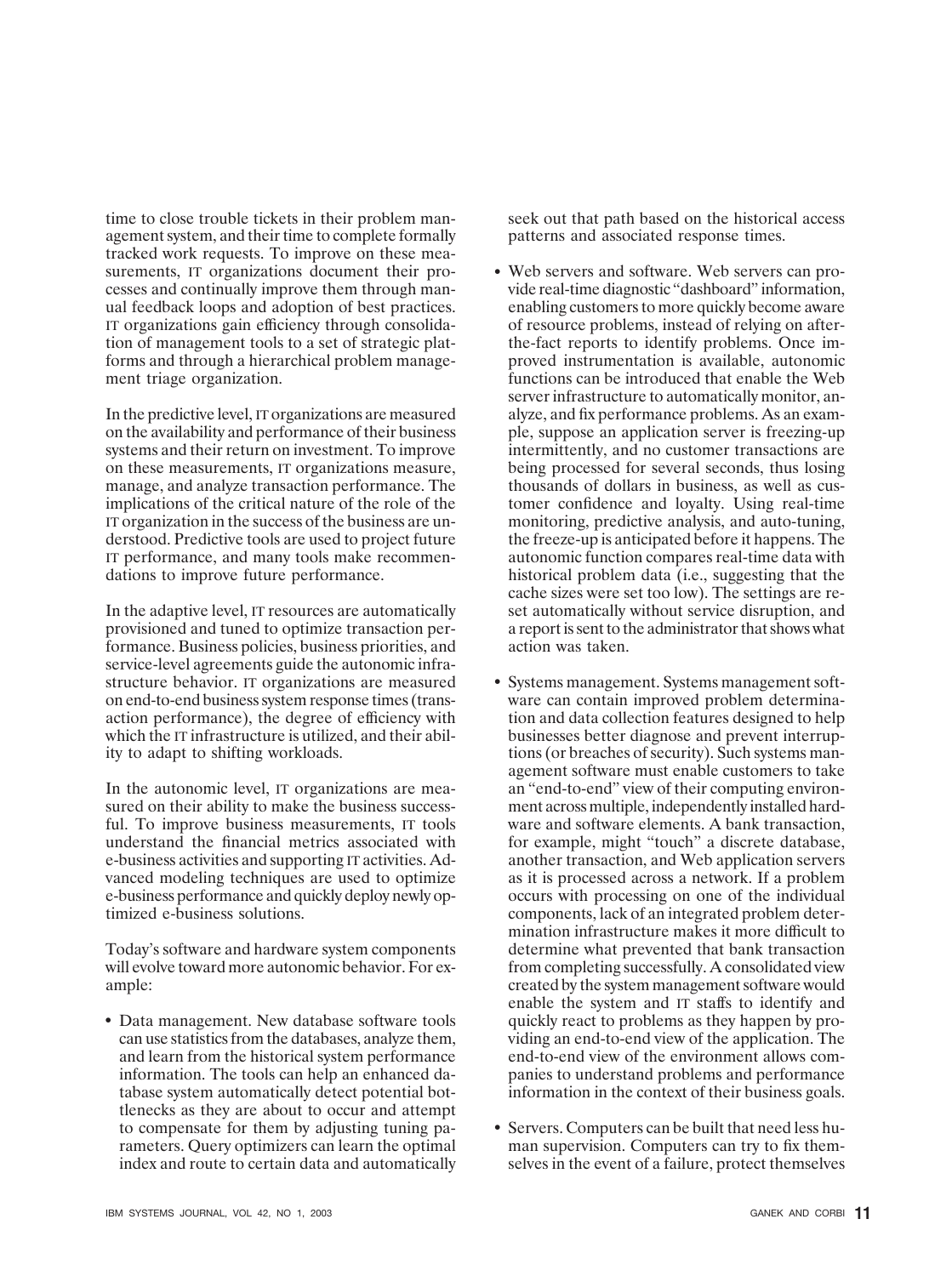from hacker attacks, and configure themselves when adding new features. Servers can use software algorithms that learn patterns in Internet traffic or application usage, and provision resources in a way that gives the shortest response time to the task with the highest business priority. Server support for heterogeneous and enterprise workload management, dynamic clustering, dynamic partitioning, improved setup wizards, improved user authentication, directory integration, and other tools to protect access to network resources are all steps toward more autonomic functioning.

IBM hardware and software systems have already made significant progress in introducing autonomic computing functionality.<sup>2</sup> But there is much more work ahead. The efforts to achieve cohesive system behavior must go beyond improvements in the individual components alone. These components must be federated, employing an integrating architecture that establishes the instrumentation, policy, and collaboration technologies so that groups of resources can work in concert, as for example, across systems in a grid. System management tools will play a central role in coordinating the actions of system components, providing a simplified mechanism for system administration and for translating business objectives into executable policies to govern the actions of the IT resources available.

### **Industry standards are needed to support autonomic computing**

Most IT infrastructures are composed of components supplied by different vendors. Open industry standards are the key to the construction of autonomic computing systems. Systems will need more standardization to introduce a uniform approach to instrumentation and data collection, dynamic configuration, and operation. Uniformity will allow the intersystem exchange of instrumentation and control information to create the basis for collaboration and autonomic behavior among heterogeneous systems.

For example, in storage systems, a standard that has been proposed for specifying data collection items is the Bluefin specification. Bluefin<sup>17</sup> defines a language and schema that allow users to reliably identify, classify, monitor, and control the physical and logical devices in storage area networking. The Storage Networking Industry Association (SNIA) has taken this standard to the Distributed Management Task Force (DMTF). SNIA is using Bluefin as the basis for its storage management initiative, the intent of which is to become the SNIA standard for management.

In the case of application instrumentation, the standard that has been proposed for obtaining the transaction rate, response time, failure rate, and topology data from applications is the Open Group Application Response Measurement (ARM) <sup>18</sup> application programming interfaces (APIs). The Application Response Measurement API defines the function calls that can be used to instrument an application or other software for transaction monitoring. It provides a way to monitor business transactions by embedding simple cells in the software that can be captured by an agent supporting the ARM API. The calls are used to capture data, allowing software to be monitored for availability, service levels, and capacity.

Other standards, such as the DMTF Common Information Model (CIM)<sup>19</sup> and Web Service Level Agreement (WSLA), provide languages and schemas for defining the available data. CIM is an object-oriented information model that provides a conceptual view of physical and logical system components. WSLA is a language to express SLA contracts, to support guaranteed performance, and to handle complex dynamic fluctuations in service demand. SLA-based system management would enable service providers to offer the same Web service at different performance levels, depending on contracts with their customers. WSLA is available through the IBM alphaWorks\* Web Services Toolkit<sup>20</sup> that features a WSLA document approach based on Extensible Markup Language (XML) to define SLAs.

These standards are technologies that enable the building of "inter-communicating" autonomic system elements that are the foundation for cooperation in a federation of system components. Each individual autonomic "element" is responsible for managing itself, that is, for configuring itself internally, for healing internal failures when possible, for optimizing its own behavior, and for protecting itself from external probing and attack.

Autonomic elements are the building blocks for making autonomic systems. Autonomic elements continuously monitor system (or component) behavior through "sensors" and make adjustments through "effectors."By monitoring behavior through sensors, analyzing those data, then planning what action should be taken next (if any), and executing that ac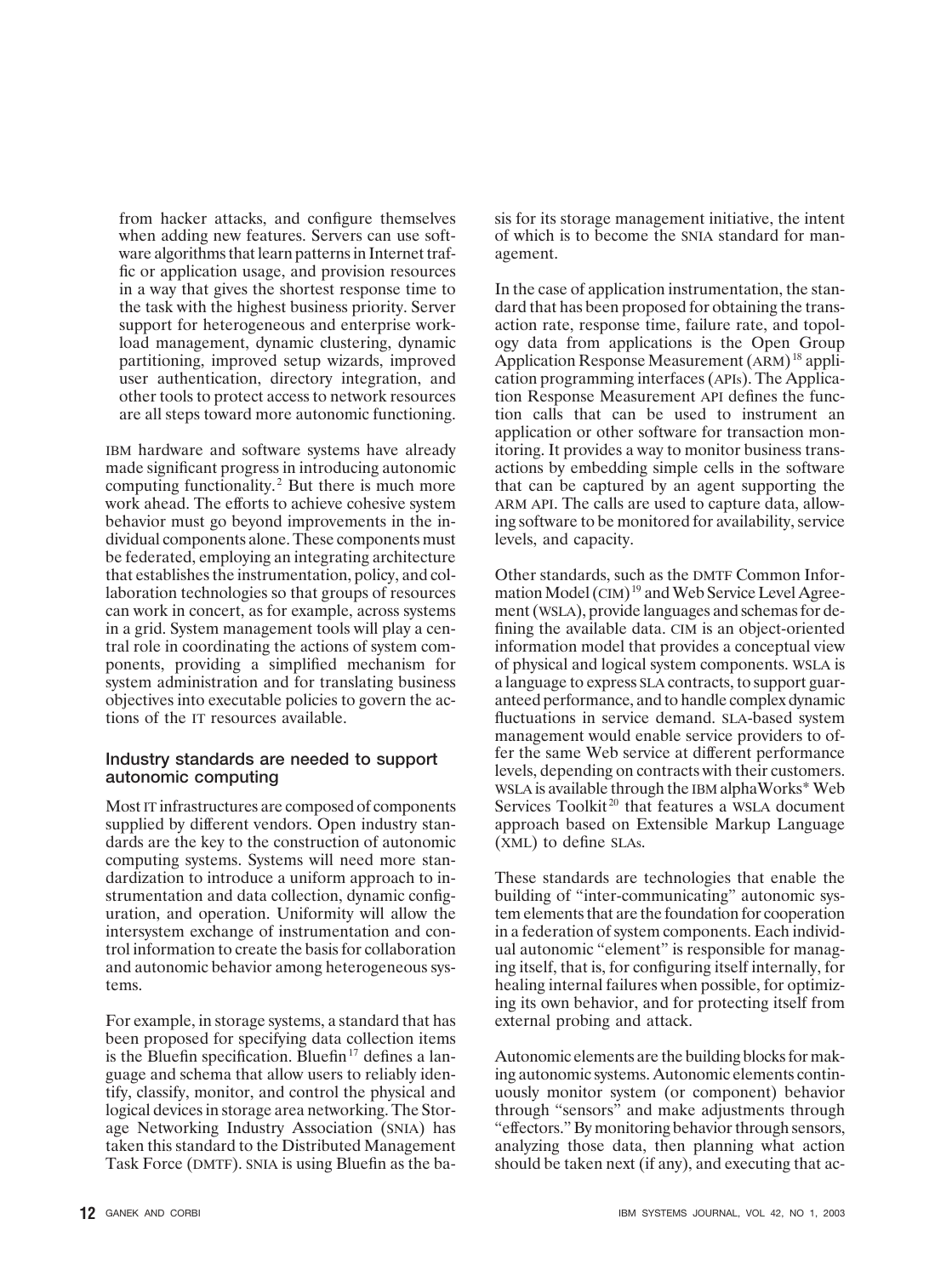tion through effectors, a kind of "control loop"<sup>21</sup> is created (see Figure 3).

Interconnecting autonomic elements requires distributed computing mechanisms to access resources across the network. "Grid computing"<sup>22</sup> encompasses the idea of an emerging infrastructure that is focused on networking together heterogeneous, multiple regional and national computing systems. It has been called the next evolutionary step for the Internet. The term "grid" was chosen as an analogy with the electric power grid, which supplies pervasive access to power. Grids are persistent computing environments that enable software applications to integrate instruments, displays, and computational and information resources that are managed by diverse organizations in widespread locations.

In 2001, the Globus Project 23,24 launched a research and development program aimed at creating a toolkit based on the Open Grid Service Architecture (OGSA) that defines standard mechanisms for creating, naming, and discovering services and specifies various protocols to support accessing services. Essentially, OGSA is a framework for distributed computing, based on Web services protocols. Although OGSA is a proposed standard that will be developed and defined in the Global Grid Forum (GGF),<sup>25</sup> it is applicable whether the environment consists of a multiorganization grid or simply distributed resources within an enterprise. IBM, Microsoft Corporation, and others have already announced support for the OGSA framework. Work efforts on grid and OGSA are creating important architectural models and new open industry standards that are enablers for the IT industry to make progress toward more self-managing systems. Since grid deployments can expand the domain of computing across many systems, in our view, a successful grid system will require autonomic functionality.

Individual autonomic elements can interact through OGSA mechanisms. For example, today there is no accepted "sensor and effector" standard. But, the Globus Toolkit provides information services utilities to provide information about the status of grid resources. One of these utilities is the Monitoring and Discovery Service (MDS), <sup>26</sup> MDS 2.2 GRIS "Information Providers" that are essentially sensors or probes. The Globus Toolkit also provides a mechanism for authenticated access to MDS. Fault detection allows a client process to be monitored by a heartbeat monitor. Resource management APIs provide some job management capabilities.



From *Autonomic Computing Concepts*, IBM White Paper, 2001

Thus we are seeing the emergence of some basic standard mechanisms needed for distributed "control loops" that in turn are needed for autonomic computing. When control loop standards are in place, the industry must address the more complex issues of specifying and automating policy management and service level agreements (SLAs).

A typical enterprise has a heterogeneous set of routers, firewalls, Web servers, databases, and workstations, all with different system management mechanisms. So again, industry standards will be needed in order to enable true policy management. We expect that policy specifications will be widely used in enterprises for defining quality of service management, storage backup, and system configuration, as well as security authorization and management.

A common approach to specifying and deploying policy would enable an enterprise to define and disseminate policies that reflect its overall IT service goals. A common, standard set of tools and techniques used throughout the enterprise could simplify analysis and reduce inconsistencies and conflicts in the policies deployed across the various components within the enterprise and also allow a policy exchange with external service providers.

Various standards bodies are working on specifying policies for network and systems management, security, and role-based access control (RBAC). The Internet Engineering Task Force (IETF)<sup>27</sup> and DMTF<sup>28</sup> have been concentrating on information models for management policies, protocols for transferring policies to network devices, and routing policies; the National Institute of Standards and Technology (NIST)<sup>29</sup> is working toward an RBAC standard; and the Oasis consortium (Organization for the Advancement of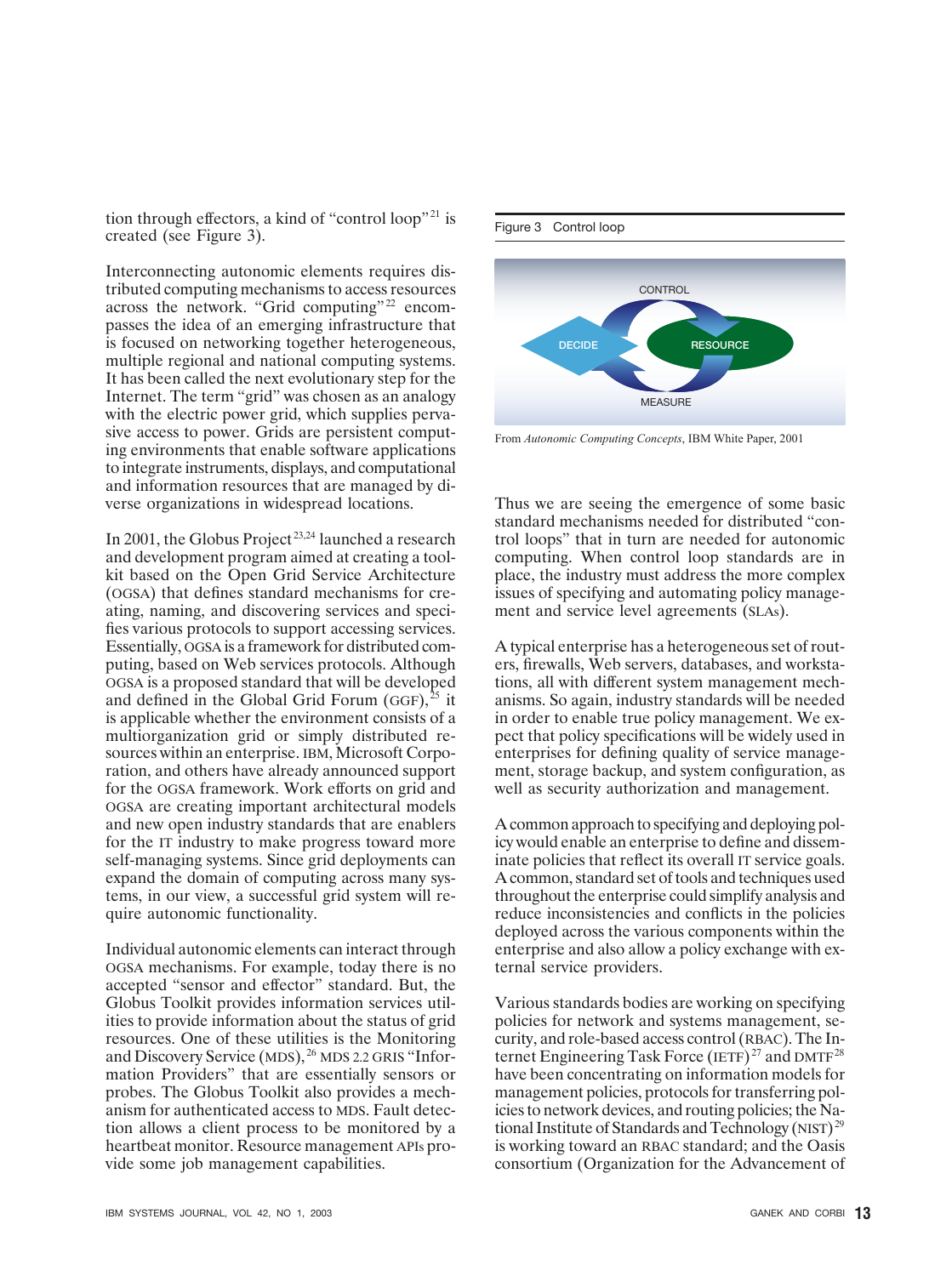Structured Information Standards)<sup>30</sup> is working on an XML-based specification of access control policies and authentication information.

It will take some time for the current divergent standards policy-based solutions to come to embrace a common approach. Meanwhile, research on policybased management approaches continues. 31,32 Advances in policy management are needed to enable enterprises to eventually specify the behaviors of IT services in terms of the business process objectives of the enterprises.

#### **Exploratory research and development presented in this issue**

Autonomic computing represents an exciting new research direction in computing. IBM believes that meeting the grand challenge of autonomic computing systems will involve researchers in a diverse array of fields, including systems management, distributed computing, networking, operations research, software development, storage, artificial intelligence, and control theory, as well as others.

The challenge of autonomic computing requires more than the re-engineering of today's systems. Autonomic computing also requires new ideas, new insights, and new approaches. This issue of the *IBM Systems Journal* provides just a glimpse into an array of research and development efforts underway for autonomic computing. Below we present the topics in the issue.

D. C. Verma, S. Sahu, S. Calo, A. Shaikh, I. Chang, and A. Acharya in their paper, "SRIRAM: A Scalable Resilient Autonomic Mesh,"<sup>33</sup> propose a method that facilitates instantiating mirroring and replication of services in a network of servers.

The ability to redistribute hardware resources dynamically is essential to both the self-configuring and self-optimizing goals of autonomic computing. J. Jann, L. M. Browning, and R. S. Burugula describe this new server capability in "Dynamic Reconfiguration: Basic Building Blocks for Autonomic Computing on IBM pSeries Servers."<sup>34</sup>

In the first of two invited papers, D. A. Norman and A. Ortony from Northwestern University, along with D. M. Russell of IBM, discuss in "Affect and Machine Design: Lessons for the Development of Autonomous Machines" <sup>35</sup> how studying the human characteristics of cognition and affect will help designers in developing complex autonomic systems that will interact with unpredictable situations.

K. Whisnant, Z. T. Kalbarczyk, and R. K. Iyer examine the difficulties of dynamically reconfiguring application software in their paper, "A System Model for Dynamically Reconfigurable Software." <sup>36</sup> They believe that both static structure and run-time behaviors must be captured in order to define a workable reconfiguration model.

One technology to support self-healing and self-configuring is the ability to dynamically insert new pieces of software and remove other pieces of code, without shutting down the running system. This technology is being explored in the K42 research operating system and is presented in the paper by J. Appavoo, K. Hui, C. A. N. Soules, R. W. Wisniewski, D. M. Da Silva, O. Krieger, M. A. Auslander, D. J. Edelsohn, B. Gamsa, G. R. Ganger, P. McKenney, M. Ostrowski, B. Rosenburg, M. Stumm, and J. Xenidis, entitled "Enabling Autonomic Behavior in Systems Software with Hot Swapping." <sup>37</sup>

L. W. Russell, S. P. Morgan, and E. G. Chron introduce the idea of a predictive autonomic system in their paper entitled "Clockwork: A New Movement in Autonomic Systems." <sup>38</sup> They explore the idea of a system that anticipates workload needs based on statistical modeling, tracking, and forecasting.

Component-based development, where multiple distributed software components are composed to deliver a particular business function, is an emerging programming model in the Web services world. D. M. Yellin in his paper, "Competitive Algorithms for the Dynamic Selection of Component Implementations," <sup>39</sup> proposes a strategy and framework for optimizing component performance based on switching between different component implementations.

In an example of "self-optimizing," V. Markl, G. M. Lohman, and V. Raman discuss improving query performance by comparing estimates with actual results toward self-validating query planning in "LEO: An Autonomic Query Optimizer for DB2." <sup>40</sup>

As noted, system and network security are fundamental to autonomic computing systems. In "Security in an Autonomic Computing Environment,"<sup>41</sup> D. M. Chess, C. C. Palmer, and S. R. White outline a number of security and privacy issues in the design and development of autonomic systems.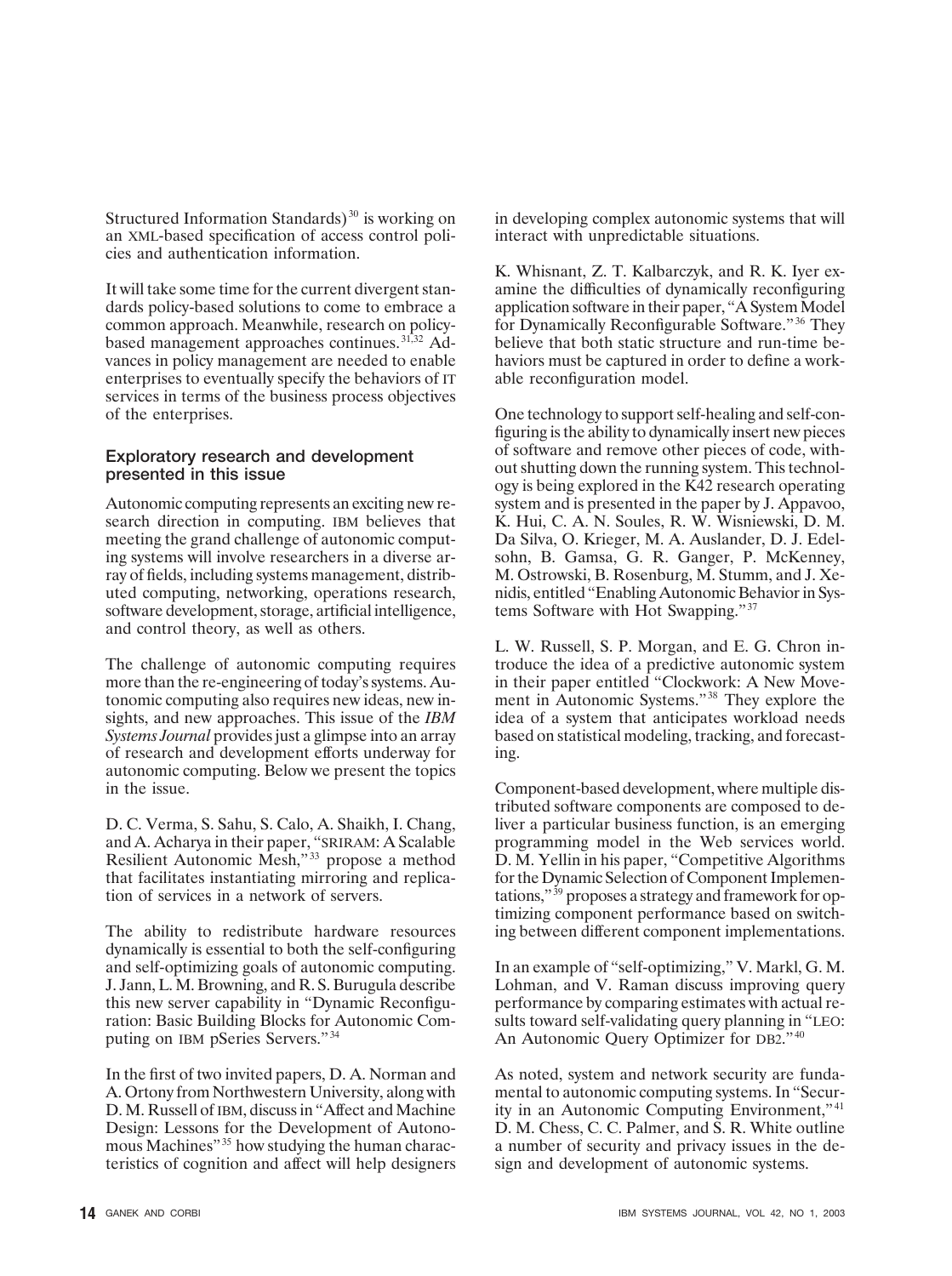G. Lanfranchi, P. Della Peruta, A. Perrone, and D. Calvanese describe what they see as a paradigm shift in system management needed for autonomic computing. In their paper, "Toward a New Landscape of Systems Management in an Autonomic Computing Environment,"<sup>42</sup> they introduce a knowledgebased resource model technology that extends across design, delivery, and run time.

In the second invited paper, "Comparing Autonomic and Proactive Computing," <sup>43</sup> R. Want, T. Pering, and D. Tennenhouse of Intel Research present a highlevel discussion of the similarities between proactive computing and autonomic computing with an emphasis on their research in proactive computing—an environment in which computers anticipate what users need and act accordingly.

Today, optimizing performance in multisystem e-commerce environments requires considerable skill and experience. In "Managing Web Server Performance with AutoTune Agents," <sup>44</sup> Y. Diao, J. L. Hellerstein, S. Parekh, and J. P. Bigus describe intelligent agents that use control theory techniques to autonomically adjust an Apache\*\* Web server to dynamic workloads.

The backbone of a grid or typical autonomic computing system will be an intelligent, heterogeneous network infrastructure. Management issues related to topology, service placement, cost and service metrics, as well as dynamic administration structure are explored by R. Haas, P. Droz, and B. Stiller in "Autonomic Service Deployment in Networks." <sup>45</sup>

Although much of the discussion on autonomic computing often focuses on servers, networks, databases, and storage management, we realize that personal computer users would also benefit greatly by the introduction of autonomic features. D. F. Bantz, C. Bisdikian, D. Challener, J. P. Karidis, S. Mastrianni, A. Mohindra, D. G. Shea, and M. Vanover explore these possibilities in their paper, "Autonomic Personal Computing."<sup>46</sup>

People will still need to interact with autonomic computing systems. D. M. Russell, P. P. Maglio, R. Dordick, and C. Neti in their paper entitled "Dealing with Ghosts: Managing the User Experience of Autonomic Computing"<sup>47</sup> argue that the lessons we have learned in human-computer interaction research must be applied to effectively expose and communicate the run-time behavior of these complex sys-

tems and to better define and structure the user system operation scenarios.

In the Technical Forum section, the complex challenges of life-cycle management and providing capacity on demand are examined in a project as described by A. Abbondanzio, Y. Aridor, O. Biran, L. L. Fong, G. S. Goldszmidt, R. E. Harper, S. M. Krishnakumar, G. Pruett, and B.-A. Yassur in "Management of Application Complexes in Multitier Clustered Systems." <sup>48</sup>

### **Conclusion**

In his keynote speech at the Almaden Institute 2002, <sup>49</sup> John Hennessy, President of Stanford University, presented his view of the autonomic challenge. While acknowledging the significant accomplishments in hardware architecture over the past 20 years, he urged industry and academia to look forward and to shift focus to a set of issues related to how services will be delivered over networks in the Internet/Web-centric "post-desktop" era: "As the business use of this environment grows and as people become more and more used to it, the flakiness that we've all accepted in the first generation of the Internet and the Web—will become unacceptable." Hennessy emphasized an increased research focus on availability, maintainability, scalability, cost, and performance—all fundamental aspects of autonomic computing.

Autonomic computing is a journey. Progress will be made in a series of evolutionary steps. This issue of the *IBM Systems Journal* presents some of the technology signposts that can serve to guide the ongoing research in this new direction.

## **Acknowledgments**

First, we express our thanks to the many authors who submitted their work for publication in this issue. Special thanks go to Lorraine Herger, Kazuo Iwano, Pratap Pattnaik, Connie Marconi, and Felicia C. Medley, who organized the call for papers, managed the process to select the topics and the papers, and worked with the authors and *IBM Systems Journal* staff to produce this issue. We also thank the numerous referees whose comments helped all the authors in improving their papers.

We particularly express our appreciation to Paul Horn, IBM Senior Vice President and Director of Research, for launching the autonomic computing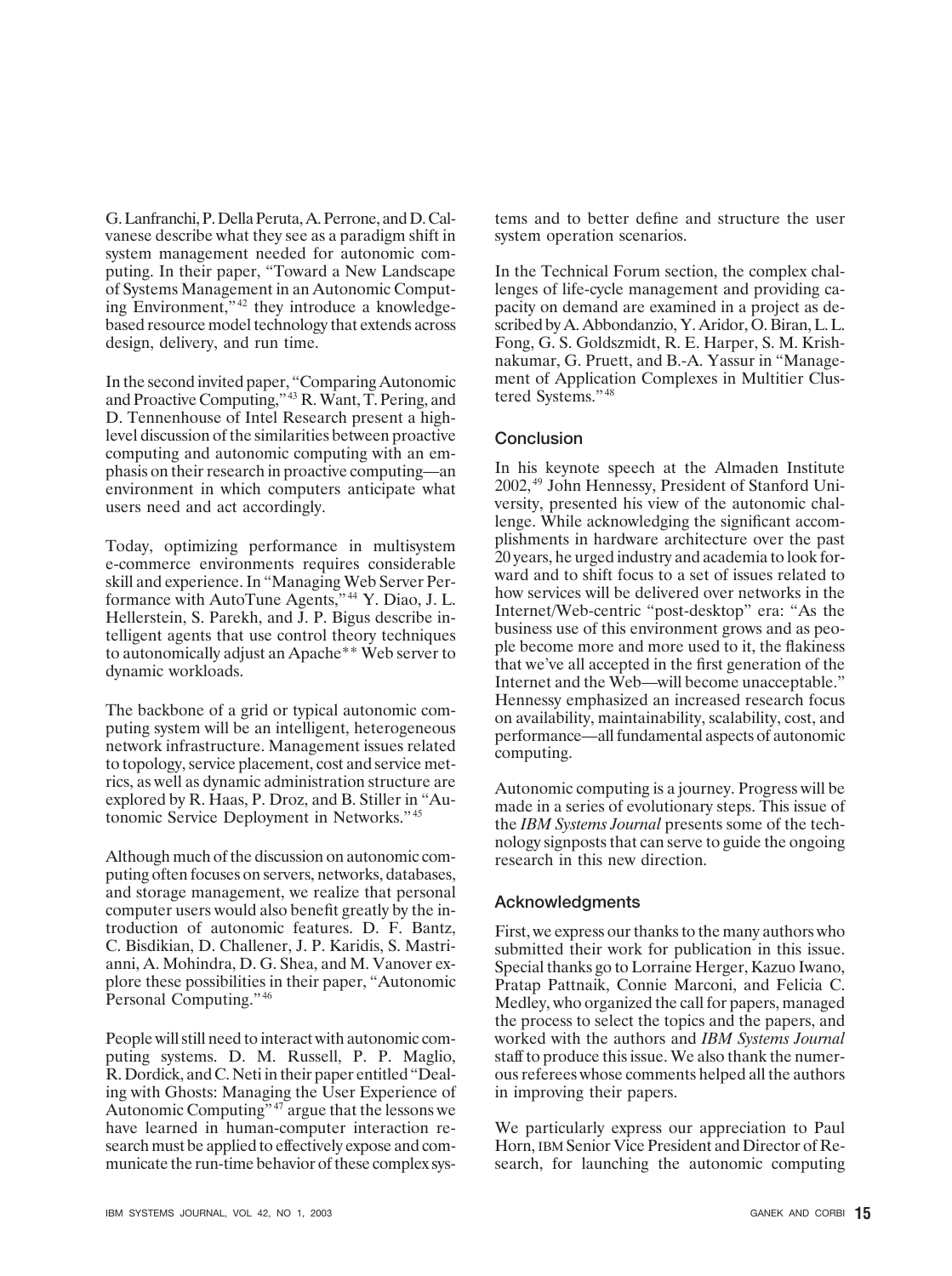grand challenge in his 2001 presentation on autonomic computing and to Irving Wladawsky-Berger who led the launch of the autonomic computing project in the IBM Server Group.

We acknowledge the efforts of Robert Morris, Anant Jhingran, Tushar Chandra, and K. M. Moiduddin, who organized the Almaden Autonomic Computing Institute held at San Jose, California in April 2002. We also acknowledge Sam S. Adams, Lisa F. Spainhower, William H. Tetzlaff, William H. Chung, Steve R. White, and Kazuo Iwano who organized the Autonomic Computing Conference sponsored by the IBM Academy of Technology and held in Yorktown Heights, New York in May 2002. Our thanks go to Christopher W. Luongo for his article, "Server to IT: Thanks, But I Fixed It Myself."

The authors would like to thank Ric Telford, John Sweitzer, and Jim Crosskey of the Autonomic Computing department for their contributions to this manuscript. The authors also wish to acknowledge the *IBM Systems Journal* staff for their many helpful suggestions during the creation of this issue.

\*Trademark or registered trademark of International Business Machines Corporation.

\*\*Trademark or registered trademark of Apache Digital Corporation.

### **Cited references and notes**

- 1. P. Horn,*Autonomic Computing: IBM's Perspective on the State of Information Technology*, IBM Corporation (October 15, 2001); available at http://www.research.ibm.com/autonomic/ manifesto/autonomic\_computing.pdf.
- 2. IBM Server Group, *eLiza: Building an Intelligent Infrastructure for E-business—Technology for a Self-Managing Server Environment*, G520-9592-00, IBM Corporation (2001); also at http://www-1.ibm.com/servers/eserver/introducing/eliza/ eliza\_final.pdf.
- 3. For more than 30 years, Moore's Law has forecasted progress in the computing industry like an immutable force of nature. In 1965, Gordon E. Moore, then the director of research and development at Fairchild Semiconductor Corporation, made the casual observation that processing power will double every 18 to 24 months, suggesting healthy growth ahead over the next decade for the then-nascent silicon chip industry. Five years later, Moore cofounded Intel Corporation, and "Moore's law" was well on its way to becoming a self-fulfilling prophecy among researchers and developers in the industry.
- 4. A petabyte (PB) is 1000 terabytes, and a terabyte is 1000 gigabytes. CERN, the European Center for Nuclear Research located just outside of Geneva, Switzerland, has started building a 100-PB archive to house data from the particle accelerator of the research center. See "From Kilobytes to Petabytes in 50 Years," *Science and Technology Review*, UCRL-52000-02-4, Lawrence Livermore National Lab-

oratory, Livermore, CA (April 15, 2002), http://www. llnl.gov/str/March02/March50th.html.

- 5. The term "autonomic computing" comes from an analogy to the autonomic central nervous system in the human body, which adjusts to many situations without any external help. "Autonomic" is defined as: (a) Of, relating to, or controlled by the autonomic nervous system; (b) Acting, or occurring involuntarily; automatic; an autonomic reflex.
- 6. F. P. Brooks, Jr., *The Mythical Man-Month: Essays on Software Engineering*, Twentieth Anniversary Edition, Addison-Wesley Publishing Co., Reading, MA (1995), p. 226. See also, F. P. Brooks, Jr., "No Silver Bullet: Essence and Accidents of Software Engineering," *Computer* **20**, No. 4, 10–19 (1987).
- 7. D. A. Patterson, A. Brown, P. Broadwell, G. Candea, M. Chen, J. Cutler, P. Enriquez, A. Fox, E. Kiciman, M. Merzbacher, D. Oppenheimer, N. Sastry, W. Tetzlaff, J. Traupman, N. Treuhaft, *Recovery-Oriented Computing (ROC): Motivation, Definition, Techniques, and Case Studies*, U.C. Berkeley Computer Science Technical Report, UCB//CSD-02-1175, University of California, Berkeley (March 15, 2002).
- 8. K. Evans-Correia, "Simplifying Storage Management Starts with More Efficient System Utilization," Interview with N. Tabellion, *searchStorage* (August 29, 2001), see http://searchstorage. techtarget.com/qna/0,289202,sid5\_gci764063,00.html.
- 9. *IBM Data Management Tools: New Opportunities for Cost-Effective Administration*, Profile Report, Aberdeen Group, Inc., Boston (April 2002), p. 3.
- 10. D. Patterson, "Availability and Maintainability  $\gg$  Performance: New Focus for a New Century," *USENIX Conference on File and Storage Technologies* (FAST '02), Keynote Address, Monterey, CA (January 29, 2002).
- 11. A. Brown and D. A. Patterson, "To Err Is Human," *Proceedings of the First Workshop on Evaluating and Architecting System dependabilitY* (EASY '01), Goeteborg, Sweden (July 2001).
- 12. "How Much Is an Hour of Downtime Worth to You?" from *Must-Know Business Continuity Strategies*, Yankee Group, Boston (July 31, 2002).
- 13. D. J. Clancy, "NASA Challenges in Autonomic Computing," *Almaden Institute 2002*, IBM Almaden Research Center, San Jose, CA (April 10, 2002).
- 14. Merit Project, Computer Associates International, http:// www.meritproject.com/it\_survey\_results.htm.
- 15. I. Wladawsky-Berger, "Advancing E-business into the Future: The Grid," *Kennedy Consulting Summit 2001*, New York (November 29, 2001).
- 16. In this context, a Service Level Agreement (SLA) is a compact between a customer or consumer and a provider of an IT service that specifies the levels of availability, serviceability, performance (and tracking/reporting), problem management, security, operation, or other attributes of the service, often established via negotiation. Typically, an SLA identifies and defines the customer's needs, provides a framework for discussion and understanding, attempts to simplify complex requirements, outlines methods for resolving disputes, and helps eliminate unrealistic expectations.
- 17. " 'Bluefin' A Common Interface for SAN Management," White Paper, Storage Networking Industry Association (August 13, 2002), http://www.snia.org/tech\_activities/SMI/ bluefin/Bluefin\_White\_Paper\_v081302.pdf from http://www. snia.org/tech\_activities/SMI/bluefin/.
- 18. *Application Response Measurement Issue 3.0 Java Binding*, Open Group Technical Standard CO14, The Open Group (October 2001), at http://www.opengroup.org/products/ publications/catalog/c014.htm.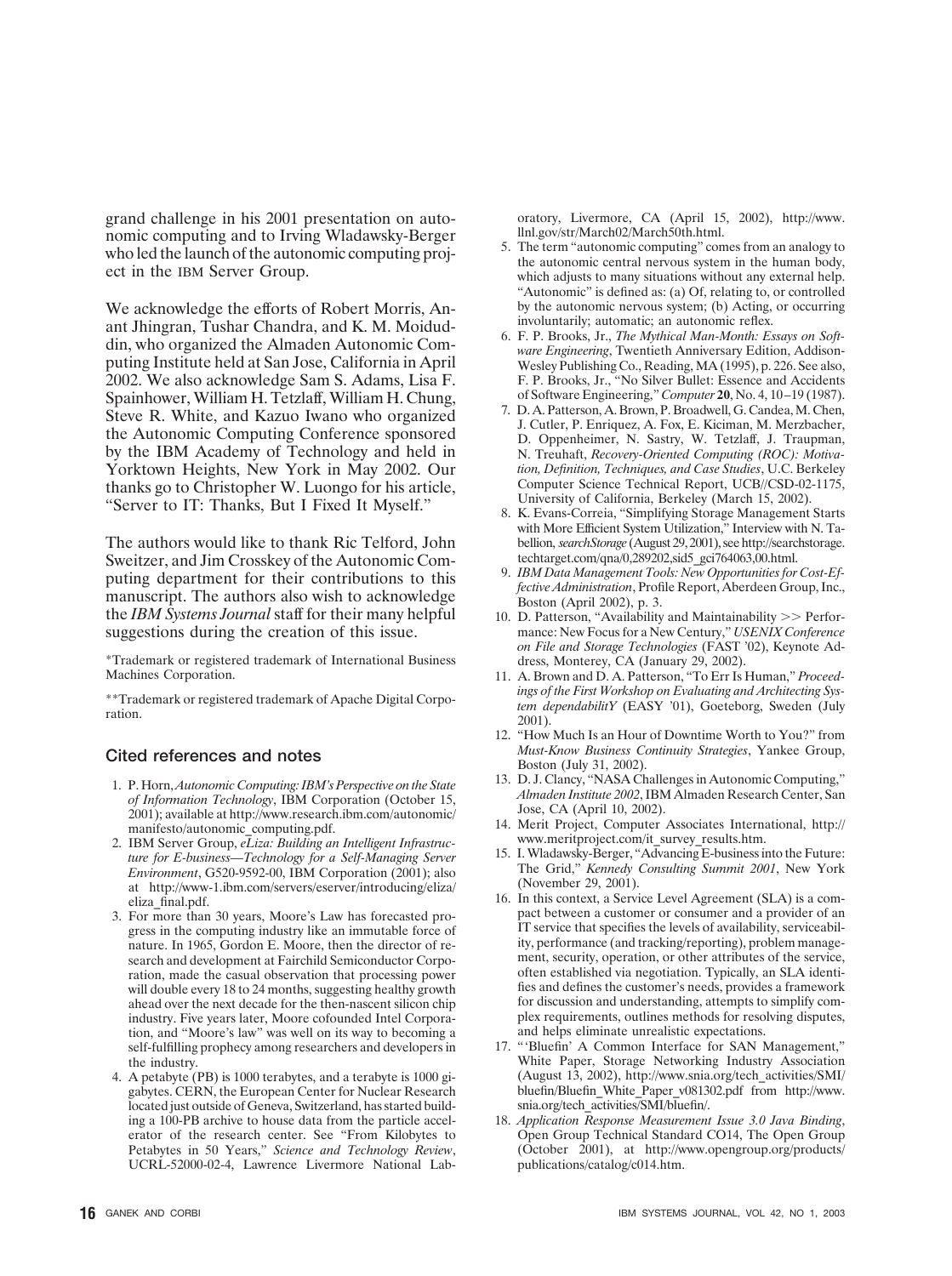- 19. *Common Information Model (CIM) Specification Version 2.2*, DSP0004, Distributed Management Task Force (June 14, 1999), at http://www.dmtf.org/standards/standard\_cim.php.
- 20. Web Services Toolkit, alphaWorks, IBM Corporation (July 26, 2000), http://www.alphaworks.ibm.com/tech/webservices toolkit.
- 21. The control loop is the essence of automation. By measuring or sensing some activity in a process to be controlled, a controller component decides what needs to be done next and executes the required operations through a set of actuators. The controller then remeasures the process to determine whether the actions of the actuator had the desired effect. The whole routine is then repeated in a continuous loop of measure, decide, actuate, and repeat.
- 22. *The Grid: Blueprint for a New Computing Infrastructure*, I. Foster and C. Kesselman, Editors, Morgan Kaufmann Publishers, Inc., San Francisco, CA (1999).
- 23. See http://www.globus.org, the home of the Globus Project, the Globus Toolkit (GT3), and work related to the Open Grid Services Architecture (OGSA).
- 24. I. Foster, C. Kesselman, and S. Tuecke, "The Anatomy of the Grid: Enabling Scalable Virtual Organizations," *International Journal of High Performance Computing* **15**, No. 3, 200–222 (2001); see also, http://www.globus.org/research/ papers/anatomy.pdf.
- 25. Global Grid Forum, http://www.gridforum.org/.
- 26. *MDS 2.2 User's Guide*, The Globus Project, available at www.globus.org/mds/mdsusersguide.pdf.
- 27. Internet Engineering Task Force, http://www.dmtf.org.
- 28. Distributed Management Task Force, http://www.dmtf.org.
- 29. National Institute of Standards and Technology, http:// www.nist.org.
- 30. Organization for the Advancement of Structured Information Standards, http://www.oasis-open.org.
- 31. L. Lymberopoulos, E. Lupu, and M. Sloman, "An Adaptive Policy Based Management Framework for Differentiated Services Networks," *Proceedings of the 3rd IEEE Workshop on Policies for Distributed Systems and Networks (Policy 2002)*, Monterey, CA (June 2002), pp. 147–158.
- 32. V. Sander, W. A. Adamson, I. Foster, and A. Roy, "End-to-End Provision of Policy Information for Network QoS," *Proceedings of the Tenth IEEE Symposium on High Performance Distributed Computing* (HPDC-10), IEEE Press (August 2001).
- 33. D. C. Verma, S. Sahu, S. Calo, A. Shaikh, I. Chang, and A. Acharya, "SRIRAM: A Scalable Resilient Autonomic Mesh," *IBM Systems Journal* **42**, No. 1, 19–28 (2003, this issue).
- 34. J. Jann, L. A. Browning, and R. S. Burugula, "Dynamic Reconfiguration: Basic Building Blocks for Autonomic Computing on IBM pSeries Servers," *IBM Systems Journal* **42**, No. 1, 29–37 (2003, this issue).
- 35. D. A. Norman, A. Ortony, and D. M. Russell, "Affect and Machine Design: Lessons for the Development of Autonomous Machines," *IBM Systems Journal* **42**, No. 1, 38–44 (2003, this issue).
- 36. K. Whisnant, Z. T. Kalbarczyk, and R. K. Iyer, "A System Model for Dynamically Reconfigurable Software," *IBM Systems Journal* **42**, No. 1, 45–59 (2003, this issue).
- 37. J. Appavoo, K. Hui, C. A. N. Soules, R. W. Wisniewski, D. M. Da Silva, O. Krieger, M. A. Auslander, D. J. Edelsohn, B. Gamsa, G. R. Ganger, P. McKenney, M. Ostrowski, B. Rosenburg, M. Stumm, and J. Xenidis, "Enabling Autonomic Behavior in Systems Software with Hot Swapping," *IBM Systems Journal* **42**, No. 1, 60–76 (2003, this issue).
- 38. L. W. Russell, S. P. Morgan, and E. G. Chron, "Clockwork: A New Movement in Autonomic Systems," *IBM Systems Journal* **42**, No. 1, 77–84 (2003, this issue).
- 39. D. M. Yellin, "Competitive Algorithms for the Dynamic Selection of Component Implementations," *IBM Systems Journal* **42**, No. 1, 85–97 (2003, this issue).
- 40. V. Markl, G. M. Lohman, and V. Raman, "LEO: An Autonomic Query Optimizer for DB2," *IBM Systems Journal* **42**, No. 1, 98–106 (2003, this issue).
- 41. D. M. Chess, C. C. Palmer, and S. R. White, "Security in an Autonomic Computing Environment," *IBM Systems Journal* **42**, No. 1, 107–118 (2003, this issue).
- 42. G. Lanfranchi, P. Della Peruta, A. Perrone, and D. Calvanese, "Toward a New Landscape of Systems Management in an Autonomic Computing Environment," *IBM Systems Journal* **42**, No. 1, 119–128 (2003, this issue).
- 43. R. Want, T. Pering, and D. Tennenhouse, "Comparing Autonomic and Proactive Computing," *IBM Systems Journal* **42**, No. 1, 129–135 (2003, this issue).
- 44. Y. Diao, J. L. Hellerstein, S. Parekh, and J. P. Bigus, "Managing Web Server Performance with AutoTune Agents," *IBM Systems Journal* **42**, No. 1, 136–149 (2003, this issue).
- 45. R. Haas, P. Droz, and B. Stiller, "Autonomic Service Deployment in Networks," *IBM Systems Journal* **42**, No. 1, 150–164 (2003, this issue).
- 46. D. F. Bantz, C. Bisdikian, C. Challener, J. P. Karidis, S. Mastrianni, A. Mohindra, D. G. Shea, and M. Vanover, "Autonomic Personal Computing," *IBM Systems Journal* **42**, No. 1, 165–176 (2003, this issue).
- 47. D. M. Russell, P. P. Maglio, R. Dordick, and C. Neti, "Dealing with Ghosts: Managing the User Experience of Autonomic Computing," *IBM Systems Journal* **42**, No. 1, 177–188 (2003, this issue).
- 48. A. Abbondanzio, Y. Aridor, O. Biran, L. L. Fong, G. S. Goldszmidt, R. E. Harper, S. M. Krishnakumar, G. Pruett, and B.-A. Yassur, "Management of Application Complexes in Multitier Clustered Systems," Technical Forum,*IBM Systems Journal* **42**, No. 1, 189–195 (2003, this issue).
- 49. J. Hennessy, "Back to the Future: Time to Return to Some Long-Standing Problems in Computer Science,"*Almaden Institute 2002*, IBM Almaden Research Center, San Jose, CA (April 10, 2002).

#### *Accepted for publication November 1, 2002.*

**Alan G. Ganek** *IBM Software Group, Hawthorne II, 17 Sky Line Drive, Hawthorne, New York 10532 (electronic mail: ganek@us.ibm.com).* Mr. Ganek is Vice President, Autonomic Computing, IBM Software Group. In this recently created role, he leads the IBM corporate-wide initiative for autonomic computing that focuses on making computing systems more self-managing and resilient, lowering the cost of ownership and removing obstacles to growth and flexibility. Prior to joining the Software Group, he was responsible for the technical strategy and operations of the IBM Research Division. Mr. Ganek joined IBM as a software engineer in 1978 in Poughkeepsie, New York, where he was involved in operating system design and development, computer addressing architecture, and parallel systems architecture and design. He was the recipient of IBM Outstanding Innovation Awards for his work on Enterprise<sub>®</sub> Systems<br>Architecture/370™ and System/390<sup>®</sup> Parallel Sysplex® Design. In 1985, he was appointed manager of MVS<sup>TM</sup> Design and Performance Analysis and was responsible for the technical plan and content of the MVS control program. Subsequently he was appointed VM/XA advanced system manager, responsible for strat